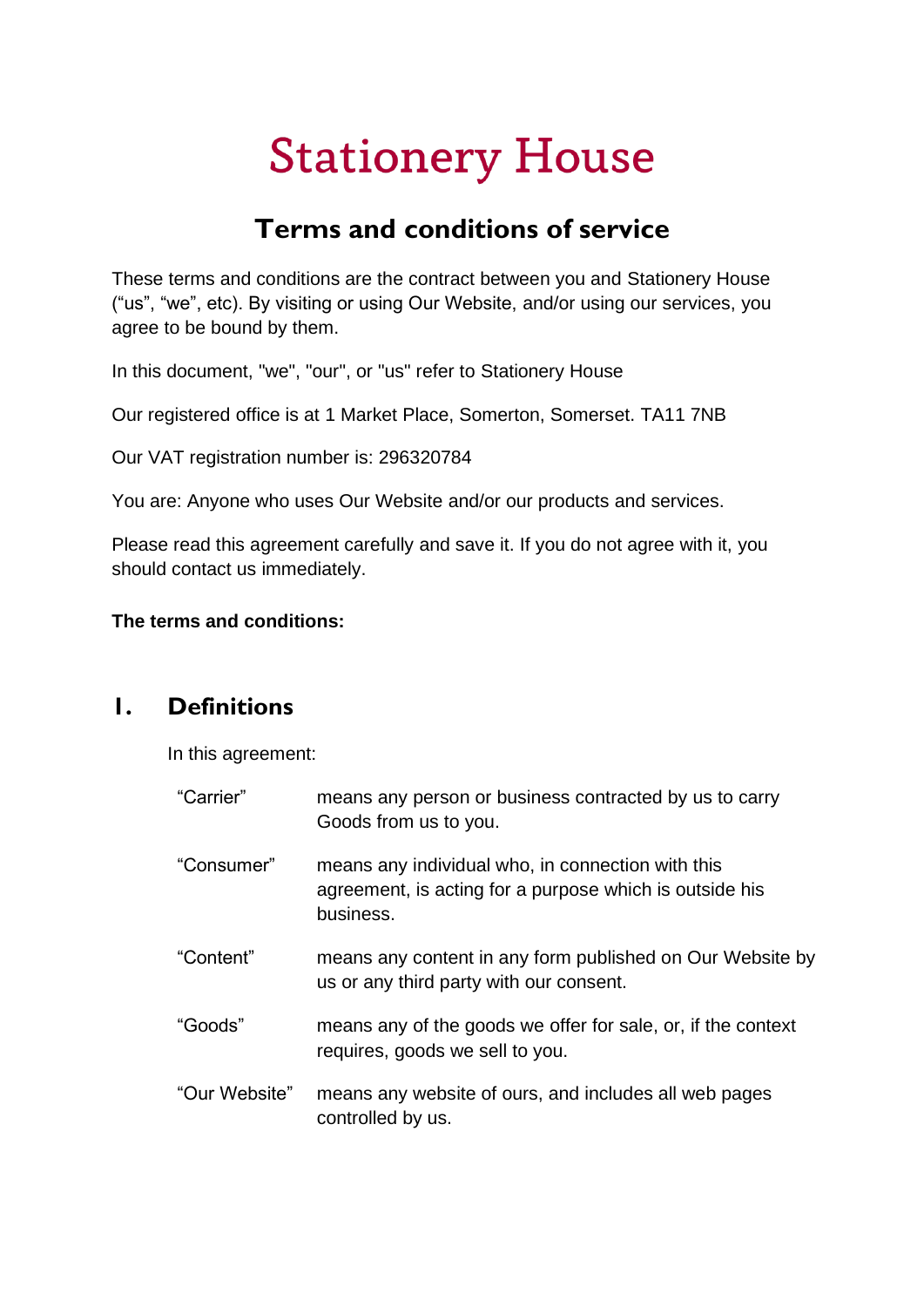"Post" means display, exhibit, publish, distribute, transmit and/or disclose information, Content and/or other material on to Our Website, and the phrases "Posted" and "Posting" shall be interpreted accordingly.

#### **2. Interpretation**

In this agreement unless the context otherwise requires:

- 2.1. a reference to a person is a reference to one or more individuals, whether or not formally in partnership, or to a corporation, government body, or other association or organisation.
- 2.2. these terms and conditions apply to all supplies of Goods by us to any customer. They prevail over any terms proposed by you.
- 2.3. any agreement by any party not to do or omit to do something includes an obligation not to allow some other person to do or omit to do that same thing;
- 2.4. except where stated otherwise, any obligation of any person arising from this agreement may be performed by any other person;
- 2.5. in this agreement references to a party include references to a person to whom those rights and obligations are transferred or passed as a result of a merger, division, reconstruction or other re-organisation involving that party.
- 2.6. the headings to the paragraphs and schedules (if any) to this agreement do not affect the interpretation;
- 2.7. a reference to an act or regulation includes new law of substantially the same intent as that act or regulation.
- 2.8. in any indemnity, a reference to costs or expenses shall be construed as including the estimated cost of management time of the indemnified party, such cost calculated £50 per hour.
- 2.9. these terms and conditions apply in any event to you as a buyer or prospective buyer of our Goods and so far as the context allows, to you as a visitor to Our Website and/or shop.
- 2.10. this agreement is made only in the English language. If there is any conflict in meaning between the English language version of this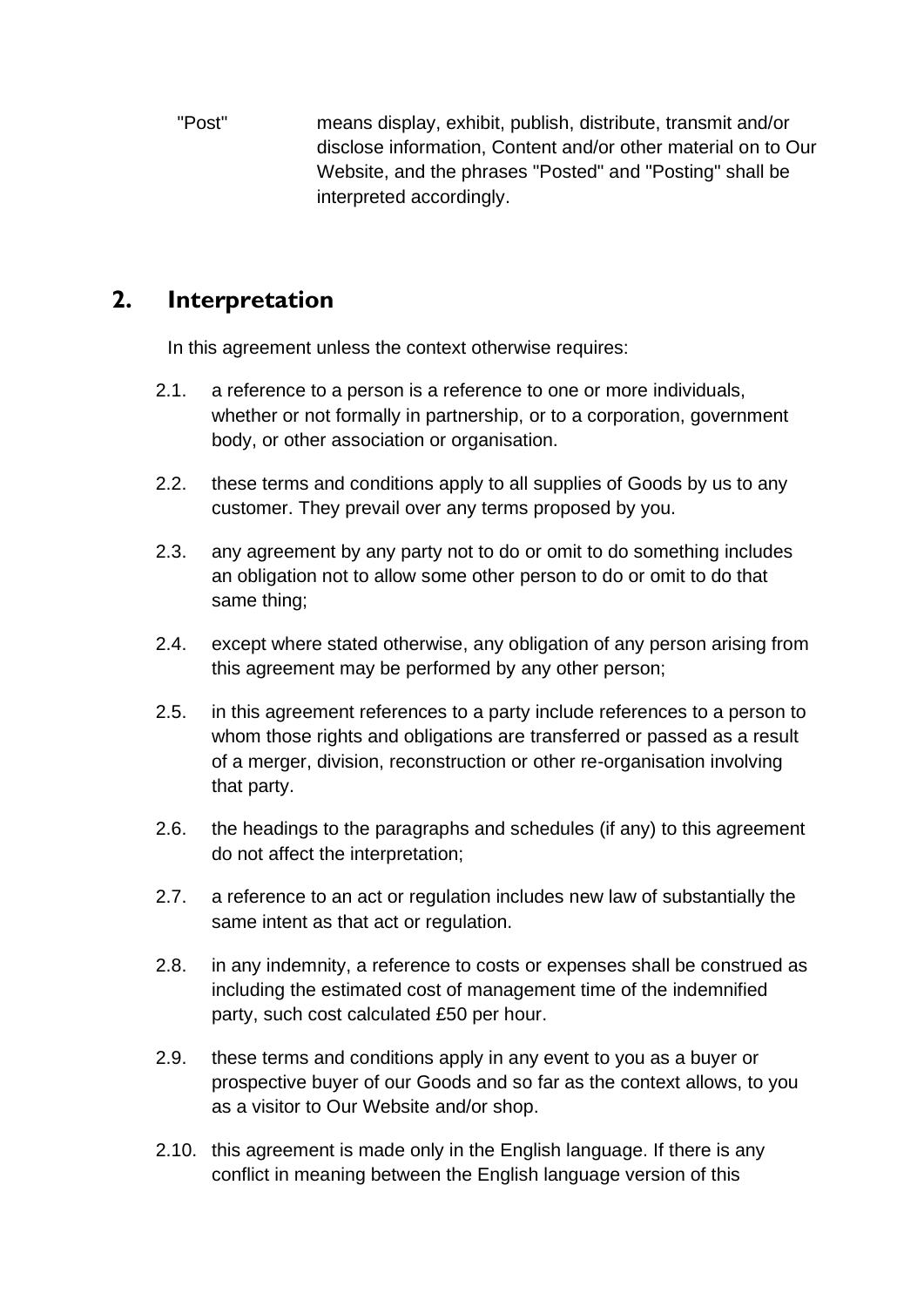agreement and any version or translation of this agreement in any other language, the English language version shall prevail.

## **3. Our contract with you**

- 3.1. This agreement contains the entire agreement between the parties and supersedes all previous agreements and understandings between the parties.
- 3.2. Each party acknowledges that, in entering into this agreement, he does not rely on any representation, warranty, information or document or other term not forming part of this agreement.
- 3.3. If you use Our Website or shop in any way and make an order on behalf of another person you warrant that you have full authority to do so and you accept personal responsibility for every act or omission by you.
- 3.4. Because we rely on our suppliers, we do not guarantee that Goods advertised on Our Website are available. We may change these terms from time to time. The terms that apply to you are those posted here on Our Website on the day you order Goods.
- 3.5. The price of Goods may be changed by us at any time. We will never change a price so as to affect the price charged to you at the time when you buy those Goods.
- 3.6. If in future, you buy Goods from us under any arrangement which does not involve your payment via Our Website; these terms still apply so far as they can be applied.
- 3.7. We do not sell the Goods in all countries. We may refuse to deliver the Goods if you live in a country we do not serve.

## **4. Acceptance of your order**

- 4.1. Your order is an offer to buy from us. We shall accept your order by email confirmation. That is when our contract is made. Our response will confirm details of your purchase and tell you when we shall supply your order.
- 4.2. If we do not have all of the Goods you order in stock, we will offer you alternatives. If this happens you may: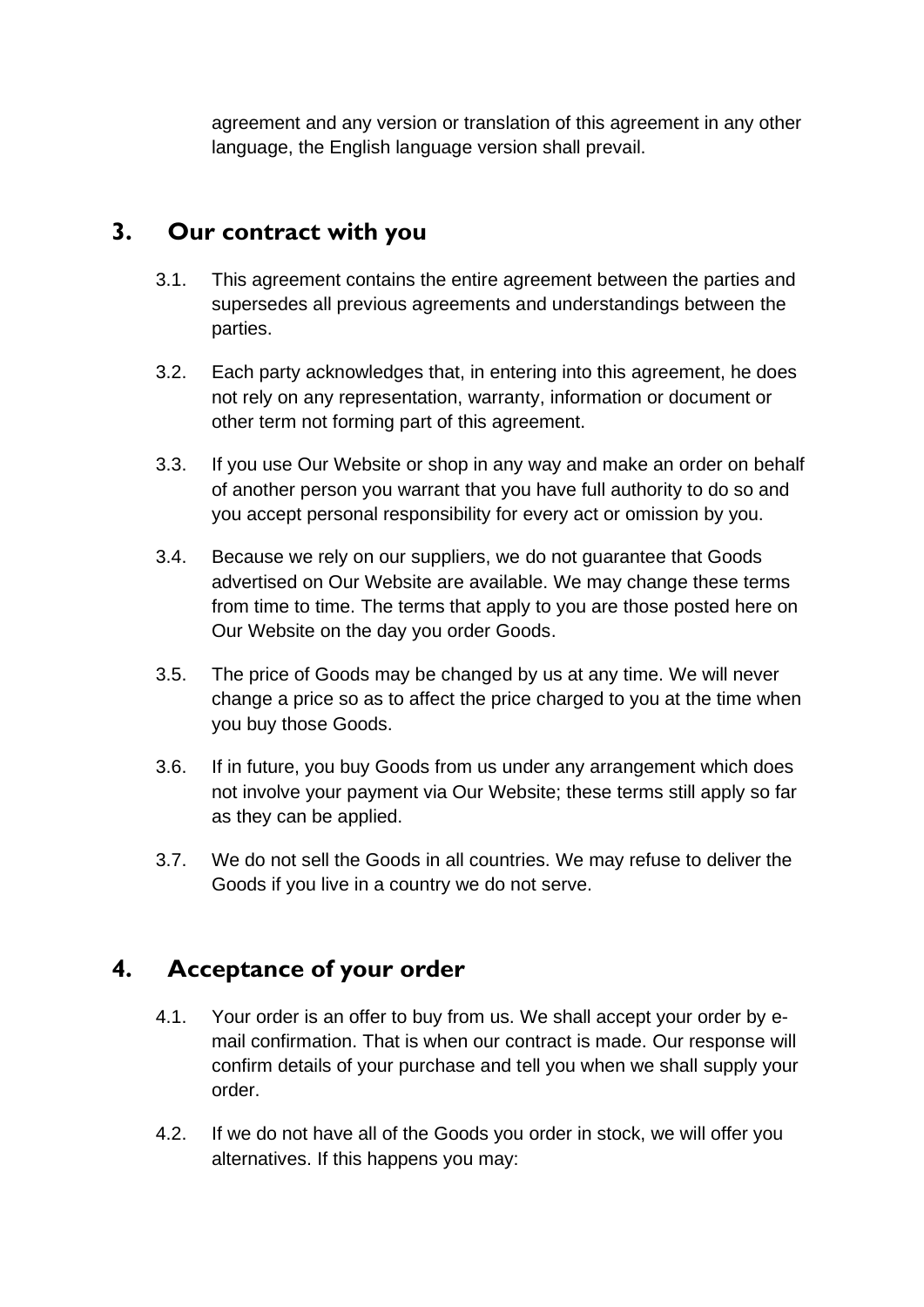- 4.2.1 accept the alternatives we offer;
- 4.2.2 cancel all or part of your order.

#### **5. Price and payment**

- 5.1. The Price is as set out in the order.
- 5.2. It is possible that the price may have increased from that advertised on our website or in store. If that happens, we will not despatch the Goods until you have confirmed that you wish to buy at the new price.
- 5.3. Prices include UK value added tax ("VAT"). If you show by your delivery address that you reside outside the United Kingdom, VAT will be deducted at the payment point.
- 5.4. Prices include UK value added tax ("VAT"). If you show by your delivery address that you reside outside the United Kingdom, we will refund to you the amount charged as VAT.
- 5.5. If the item you order is available in parts, you must pay us the full price of your order before we will send any part of it.
- 5.6. Bank charges by the receiving bank on payments to us will be borne by us. All other charges relating to payment in a currency other than pounds Sterling will be borne by you.
- 5.7. Any information given by us in relation to exchange rates are approximate only and may vary from time to time.
- 5.8. If, by mistake, we have under-priced Goods, we will not be liable to supply that those Goods to you at the stated price, provided that we notify you before we dispatch it to you.
- 5.9. If we owe you money (for this or any other reason), we will credit your credit or debit card as soon as reasonably practicable but in any event no later than 14 days from the date when we accept that repayment is due.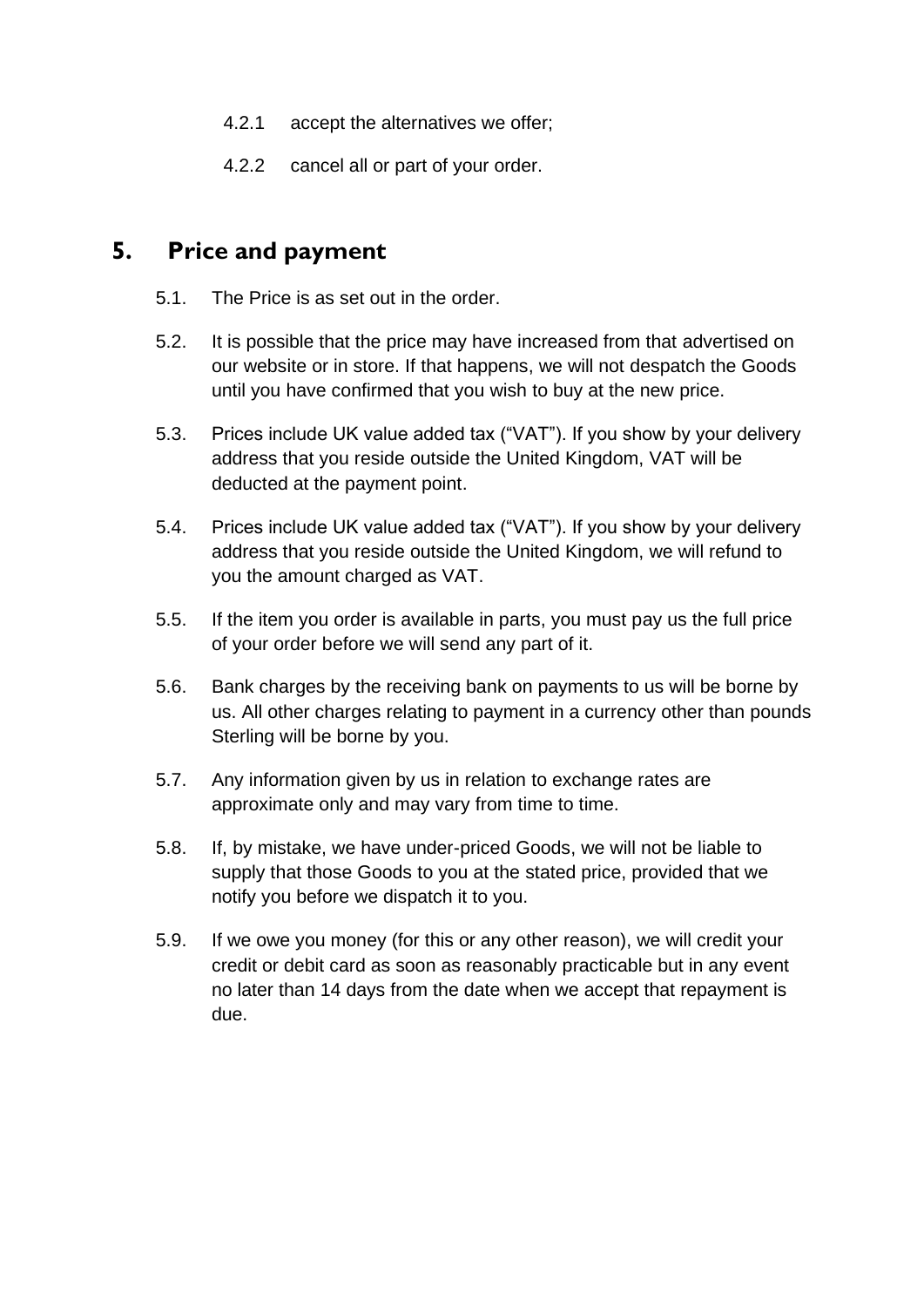## **6. Security of your credit/debit card**

We take care to make our business is safe for you to use.

- 6.1. Card payments are not processed through systems controlled by us. We use one or more payment service providers who will encrypt your card or bank account details in a secure environment.
- 6.2. If you have asked us to remember your credit card details in readiness for your next purchase or subscription, we will securely store your payment details on our systems. These details will be fully encrypted and only used to process your automatic monthly payments or other transactions which you have initiated.

## **7. Cancellation and refunds**

This and the following paragraph apply if you buy as a consumer as defined in the Consumer Contracts (Information, Cancellation and Additional Charges) Regulations 2013 (the "Regulations"). Provided the Regulations apply to the transaction concerned, then the following terms apply to the contract.

- 7.1. We now inform you that information relating to all aspects of our Goods is not in this document but in our marketing material, whether that is in the medium of Our Website or in hard copy.
- 7.2. The following rules apply to cancellation of your order:
	- 7.2.1 If you have ordered Goods, but not received them, you may cancel your order without giving a reason, at any time within 14 days of your order. You will have no obligation and we will return your money.
	- 7.2.2 If you have ordered Goods, and received them, you may cancel your order at any time within 14 days of the date you received them. You must tell us that you wish to cancel. You must also send the Goods back to us within that same 14 day period.
	- 7.2.3 We will return your money subject to the following conditions:
		- 7.2.3.1 we receive the Goods in a condition in which we can re-sell them at full price, in new condition, with labels and packaging intact.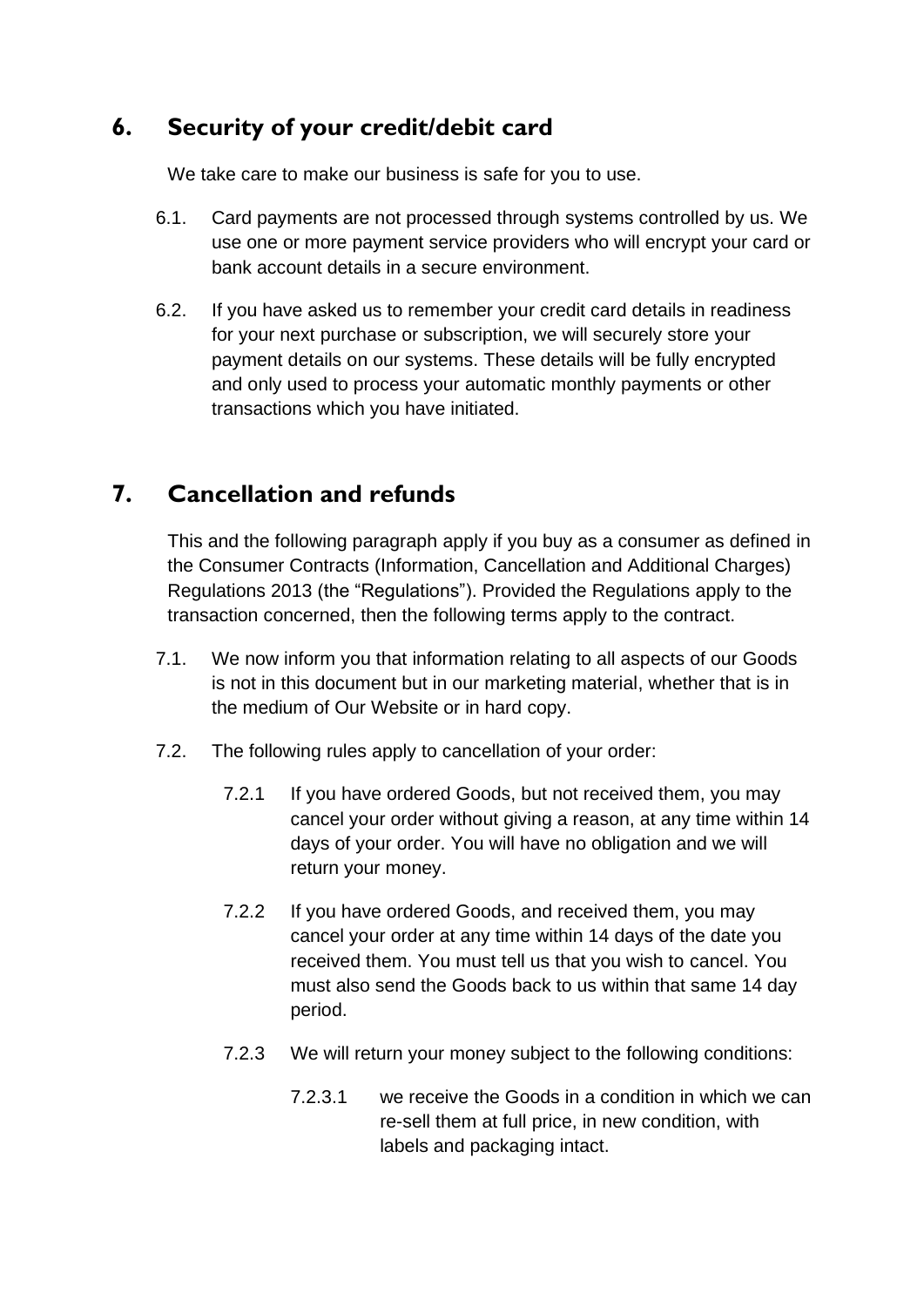- 7.2.3.2 you comply with our procedure for returns and refunds. We cannot return your money unless we know who sent them.
- 7.3. The option to cancel your order is not available:
	- 7.3.1 if you purchase sealed goods which relate to health or hygiene, and they become unsealed after delivery, or cannot be re-sold for some other reason;
	- 7.3.2 if they are a hard medium for a product in soft copy, which comes to you sealed and is returned to us unsealed.
	- 7.3.3 If the Goods are somehow mixed with other goods so that we cannot identify or easily separate them.
- 7.4. You are responsible for the cost of returning the Goods. We have no obligation to refund to you, your cost of re-packing and returning the Goods.
- 7.5. In any of the above scenarios, we will return your money within 14 days.

#### **8. Liability for subsequent defects**

- 8.1. Please examine the Goods received from us immediately you receive them. If you do not tell us of any defect or problem within 30 days of receipt of the Goods, we shall assume that you have accepted them.
- 8.2. The procedure to return the faulty Goods is as follows:
	- 8.2.1 the Goods must be returned to us as soon as any defect is discovered but not later than six months from receipt by you.
	- 8.2.2 before you return the Goods to us, please carefully re-read the instructions and check that you have assembled it correctly, complied with any provisions relating to the power supply, plugs and sockets / other.
	- 8.2.3 please follow the returns procedure provided on our website and which we will send to you as soon as you notify us that you wish to return them.
- 8.3. We will return your money subject to the following conditions:
	- 8.3.1 we receive the Goods with labels and packaging intact.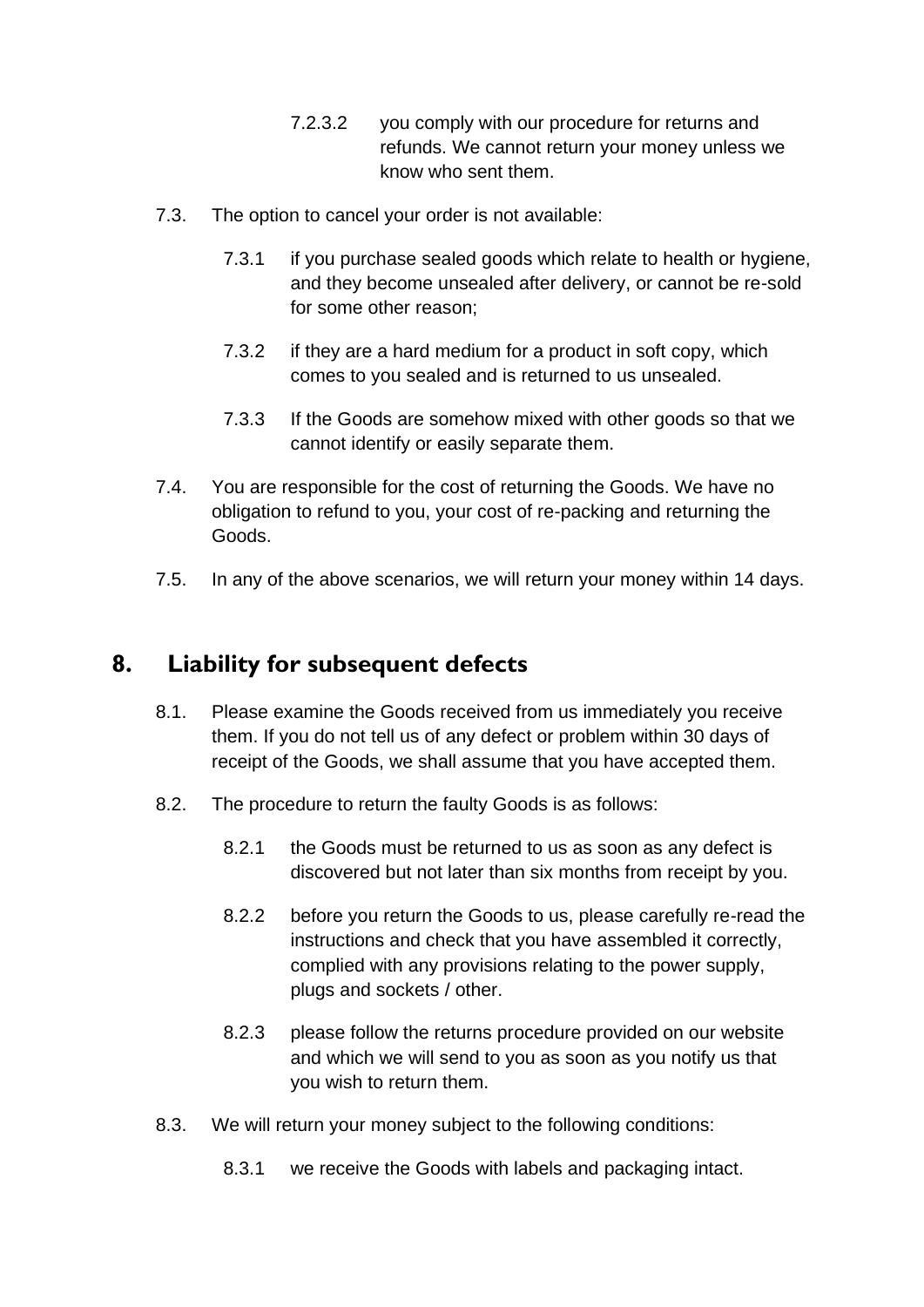- 8.3.2 you comply with our returns procedure. We cannot return your money unless we know who sent them.
- 8.3.3 you tell us clearly what is the fault you complain of, when it first became apparent, and other information to enable us to identify or reproduce it.
- 8.4. If any defect is found, then we shall:
	- 8.4.1 repair or replace the Goods, or
	- 8.4.2 refund the full cost you have paid including the cost of returning the Goods.

#### **9. Foreign taxes and duties**

- 9.1. If you are not in the UK, we have no knowledge of, and no responsibility for, the laws in your country.
- 9.2. You are responsible for purchasing Goods which you are lawfully able to import and for the payment of import duties and taxes of any kind levied in your country.

# **10. Waste Electronic and Electrical Equipment Regulations 2013**

- 10.1. These regulations provide that suppliers of equipment like high street shops and Internet retailers must allow Consumers to return their waste equipment free of charge.
- 10.2. Our obligation is to take back from you any electronic or electrical product when you buy a replacement product for similar use.
- 10.3. If you wish to take advantage of this service, you must return your waste item within 28 days of buying your new one. You must pay the carriage cost to us.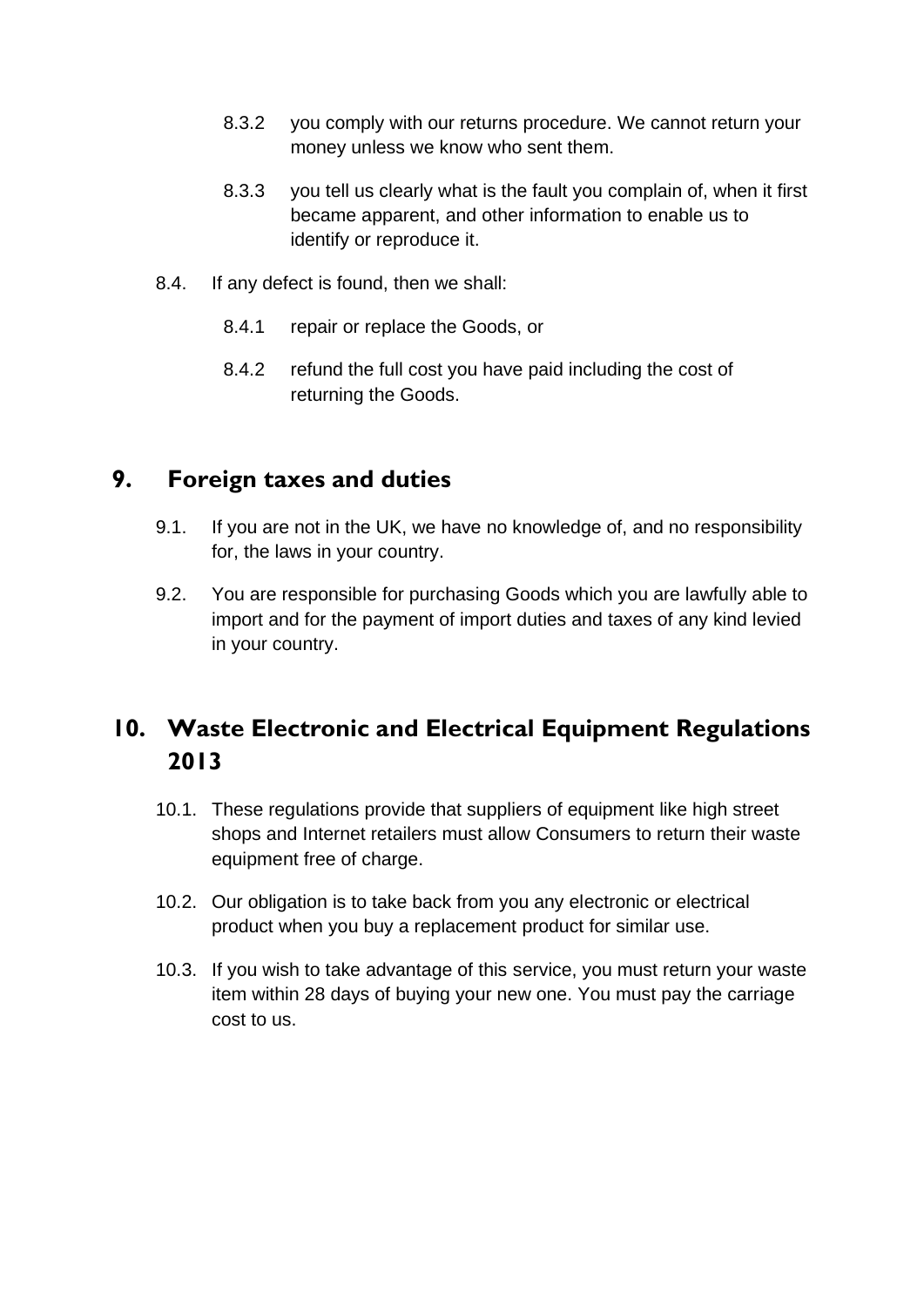#### **11. Disclaimers**

- 11.1. All implied conditions, warranties and terms are excluded from this agreement. If in any jurisdiction an implied condition, warrant or term cannot be excluded, then this sub paragraph shall be deemed to be reduced in effect, only to the extent necessary to release that specific condition, warranty or term.
- 11.2. We make no representation or warranty for:
	- 11.2.1 the quality of the Goods;
	- 11.2.2 any implied warranty or condition as to merchantability or fitness of the Goods for a particular purpose;
	- 11.2.3 the correspondence of the Goods with any description;
	- 11.2.4 the adequacy or appropriateness of the Goods for your purpose.
- 11.3. We claim no expert knowledge in any subject. We disclaim any obligation or liability to you arising directly or indirectly from information you take from Our Website.
- 11.4. We shall not be liable to you for any loss or expense arising out of or in connection with your use of Our Website or in store services, which is indirect or consequential loss, or economic loss or other loss of turnover, profits, business or goodwill. This applies whether in an action of contract, negligence or otherwise, even if such loss was reasonably foreseeable or we knew you might incur it.
- 11.5. We make no representation or warranty and accept no responsibility in law for:
	- 11.5.1 accuracy of any Content or the impression or effect it gives;
	- 11.5.2 delivery of Content, material or any message;
	- 11.5.3 privacy of any transmission;
	- 11.5.4 any act or omission of any person or the identity of any person who introduces himself to you through Our Website or in store;
	- 11.5.5 any aspect or characteristic of any goods or services advertised on Our Website or in store;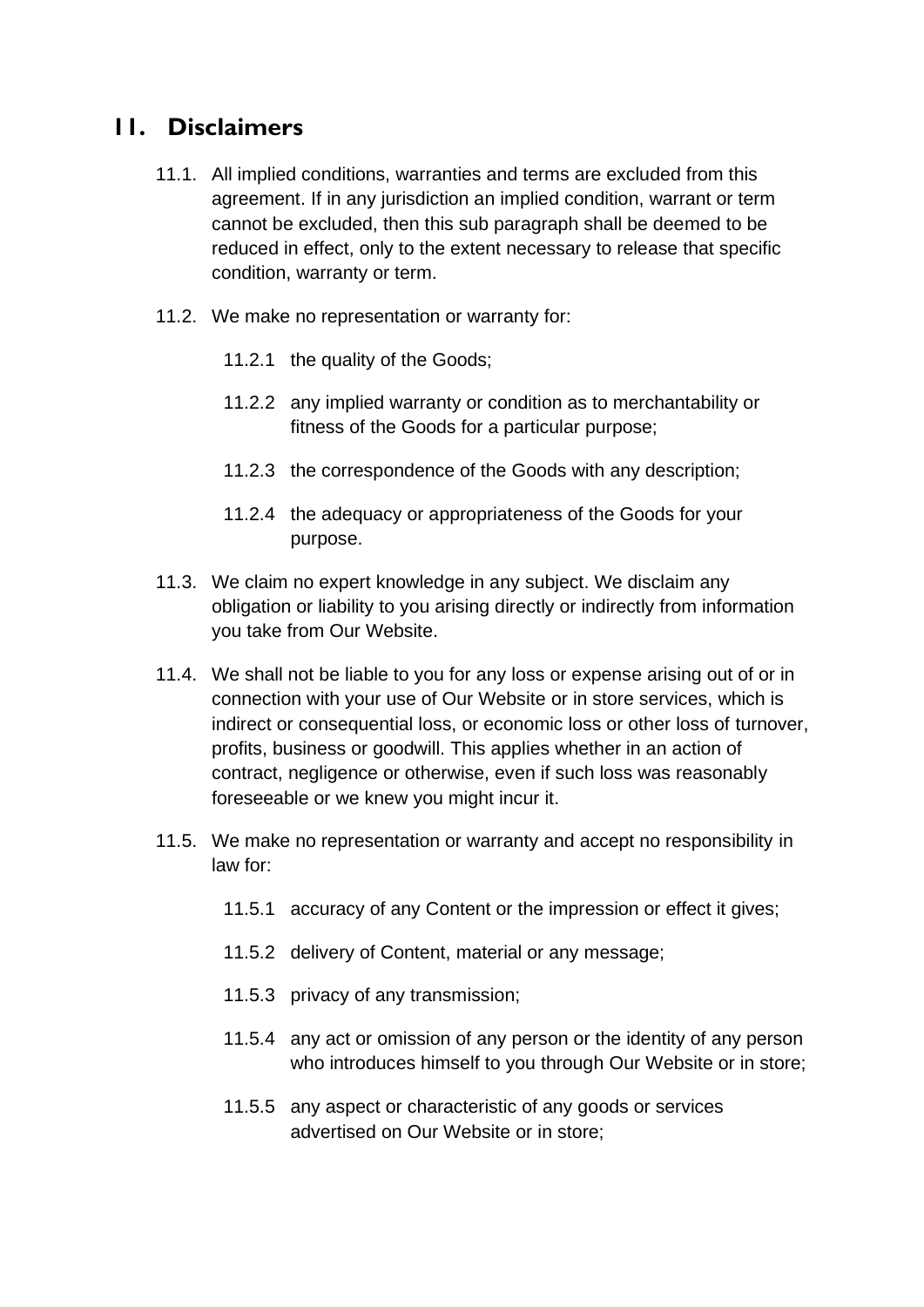- 11.6. We will do all we can to maintain access to Our Website, but it may be necessary for us to suspend all or part of our service for repairs, maintenance or other good reasons. We may do so without telling you first.
- 11.7. You agree that in any circumstances when we may become liable to you, the limit of our liability is the amount you have paid us in the immediately preceding 12 month period for the Goods concerned.
- 11.8. This paragraph (and any other paragraph which excludes or restricts our liability or provides an indemnity to us) applies to our directors, officers, employees, subcontractors, agents and affiliated companies, as well as to us. Any of them may enforce this provision under the Contracts (Rights of Third Parties) Act 1999.
- 11.9. If you become aware of any breach of any term of this agreement by any person, please tell us by emailing us at enquiries@stationeryhouse.co.uk We welcome your input but do not guarantee to agree with your judgement.
- 11.10. Nothing in this agreement excludes liability for a party's fraud.

#### **12. Your account with us**

12.1. You agree that you have provided, and will continue to provide accurate, up to date, and complete information about yourself. We need this information to provide you with the Goods.

## **13. Security of Our Website**

If you violate Our Website we shall take legal action against you.

You now agree that you will not, and will not allow any other person to:

- 13.1. modify, copy, or cause damage or unintended effect to any portion of Our Website, or any software used within it.
- 13.2. link to Our Website in any way that would cause the appearance or presentation of the site to be different from what would be seen by a user who accessed the site by typing the URL into a standard browser;
- 13.3. download any part of Our Website, without our express written consent;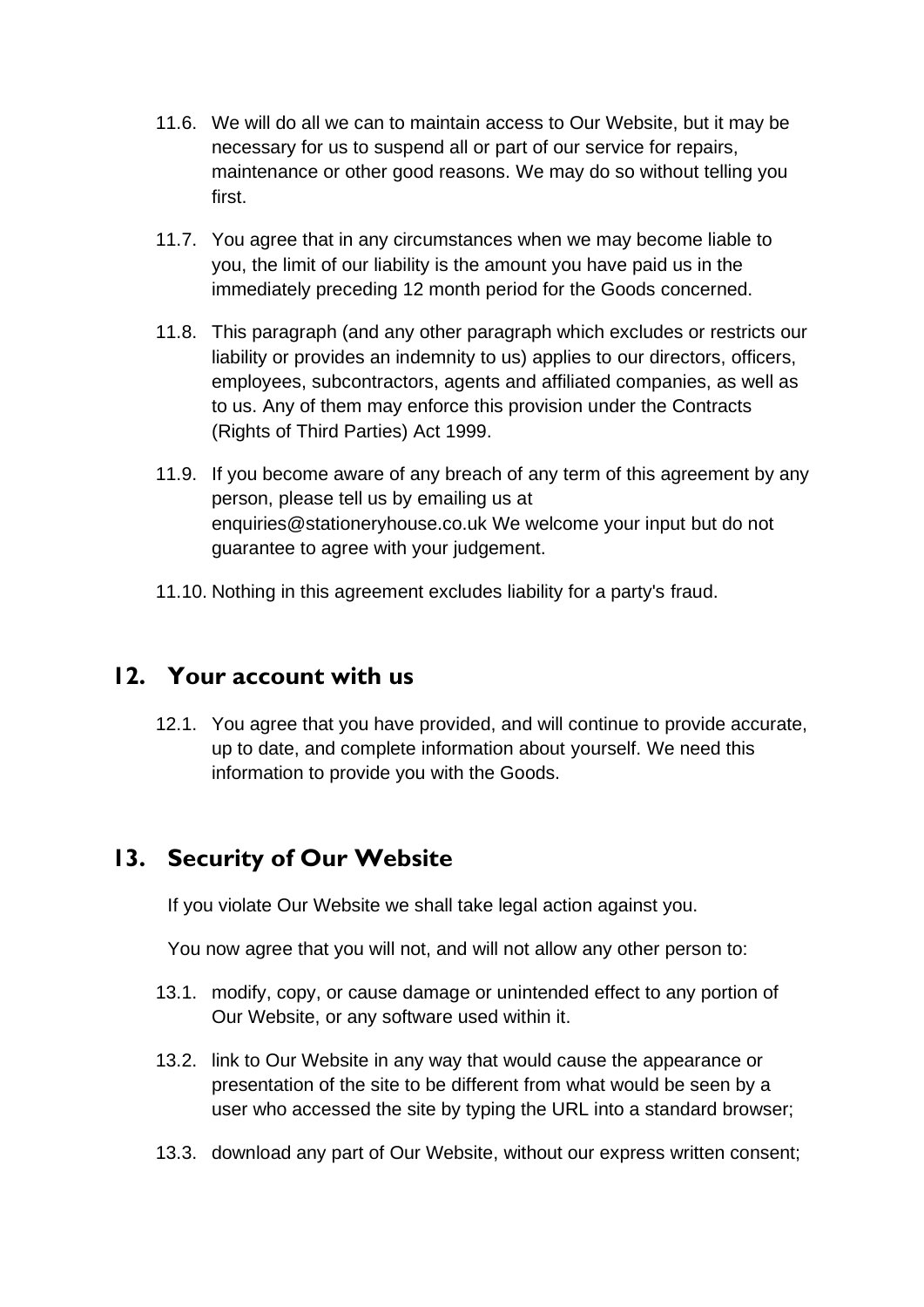- 13.4. collect or use any product listings, descriptions, or prices;
- 13.5. collect or use any information obtained from or about Our Website or the Content except as intended by this agreement;
- 13.6. aggregate, copy or duplicate in any manner any of the Content or information available from Our Website, other than as permitted by this agreement or as is reasonably necessary for your use of Our Website;
- 13.7. share with a third party any login credentials to Our Website.
- 13.8. Despite the above terms, we now grant a licence to you to:
	- 13.8.1 create a hyperlink to Our Website for the purpose of promoting an interest common to both of us. You can do this without specific permission. This licence is conditional upon your not portraying us or any product or service in a false, misleading, derogatory, or otherwise offensive manner. You may not use any logo or other proprietary graphic or trademark of ours as part of the link without our express written consent.
	- 13.8.2 you may copy the text of any page for your personal use in connection with the purpose of Our Website.

#### **14. Indemnity**

You agree to indemnify us against all costs, claims and expense arising directly or indirectly from:

- 14.1. your failure to comply with the law of any country;
- 14.2. your breach of this agreement;
- 14.3. any act, neglect or default by any agent, employee, licensee or customer of yours;
- 14.4. a contractual claim arising from your use of the Goods;
- 14.5. a breach of the intellectual property rights of any person.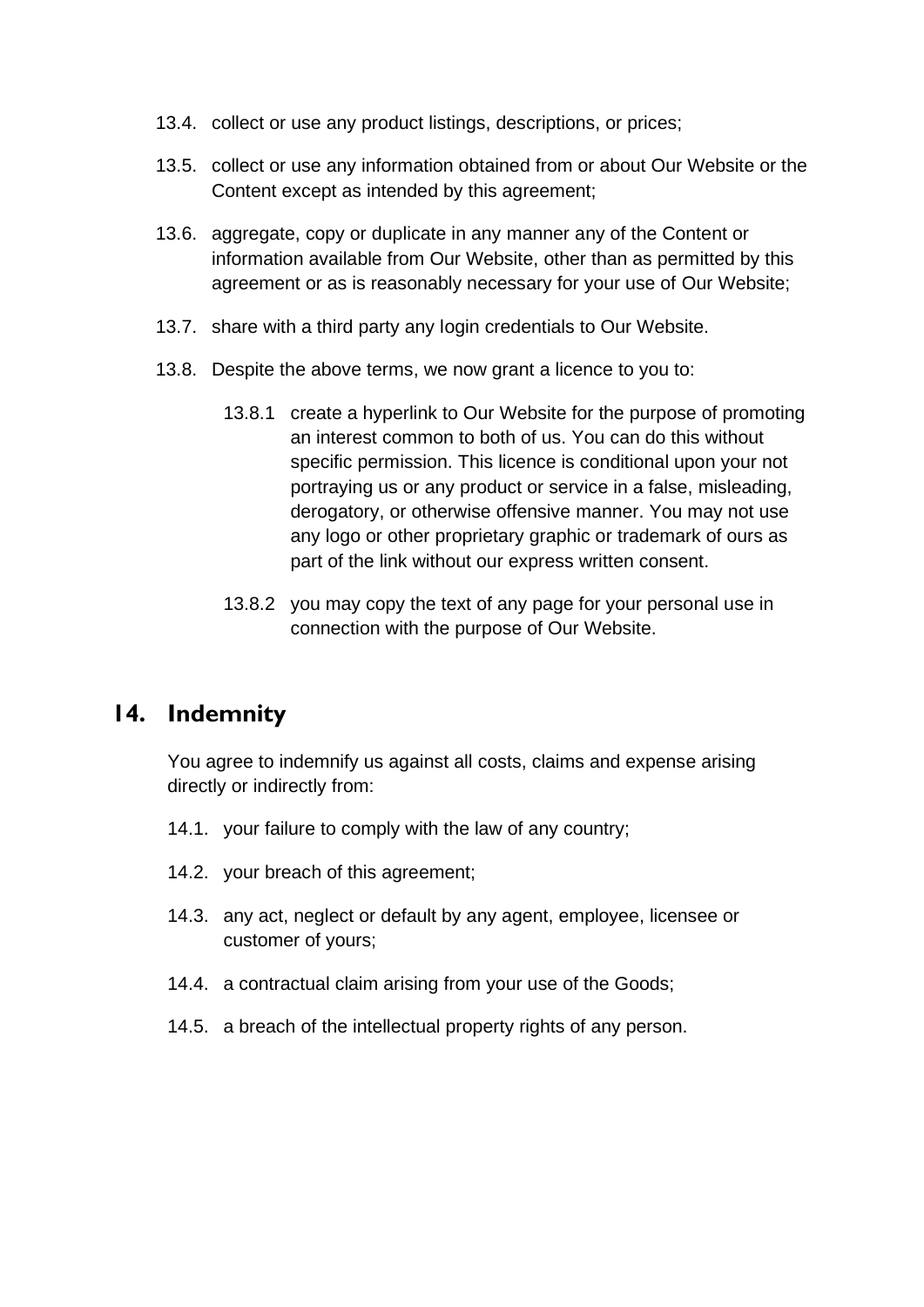## **15. Intellectual Property**

- 15.1. We will defend the intellectual property rights in connection with our Goods and Our Website, including copyright in the Content whether provided by us or by any other content provider (including copyright in: text, graphics, logos, icons, images, audio clips, digital downloads, data, and software).
- 15.2. Except as set out below, you may not copy, modify, publish, transmit, transfer or sell, reproduce, create derivative works from, distribute, perform, display, or in any way exploit any of the Content, in whole or in part.
- 15.3. You may not use our name or logos or trademarks or any other Content on any website of yours or that of any other person.
- 15.4. Subject to the other terms of this agreement, you may download or copy Content only for your own personal use, provided that you maintain all copyright and other notices contained in it. You may not store electronically any significant portion of any Content.

#### **16. Dispute resolution**

In this paragraph the term "ADR Provider" means an approved body under the Alternative Dispute Resolution for Consumer Dispute Regulations 2015.

The following terms apply in the event of a dispute between the parties:

- 16.1. If you are not happy with our services or have any complaint then you must tell us by email message to enquries@stationeryhouse.co.uk
- 16.2. If a dispute is not settled as set out above, we hope you will agree to attempt to resolve it by engaging in good faith with us in a process of mediation or arbitration.
- 16.3. We can propose an ADR Provider or will listen to your proposal. If you are in any way concerned, you should read the regulations at: [http://ec.europa.eu/consumers/odr/.](http://ec.europa.eu/consumers/odr/)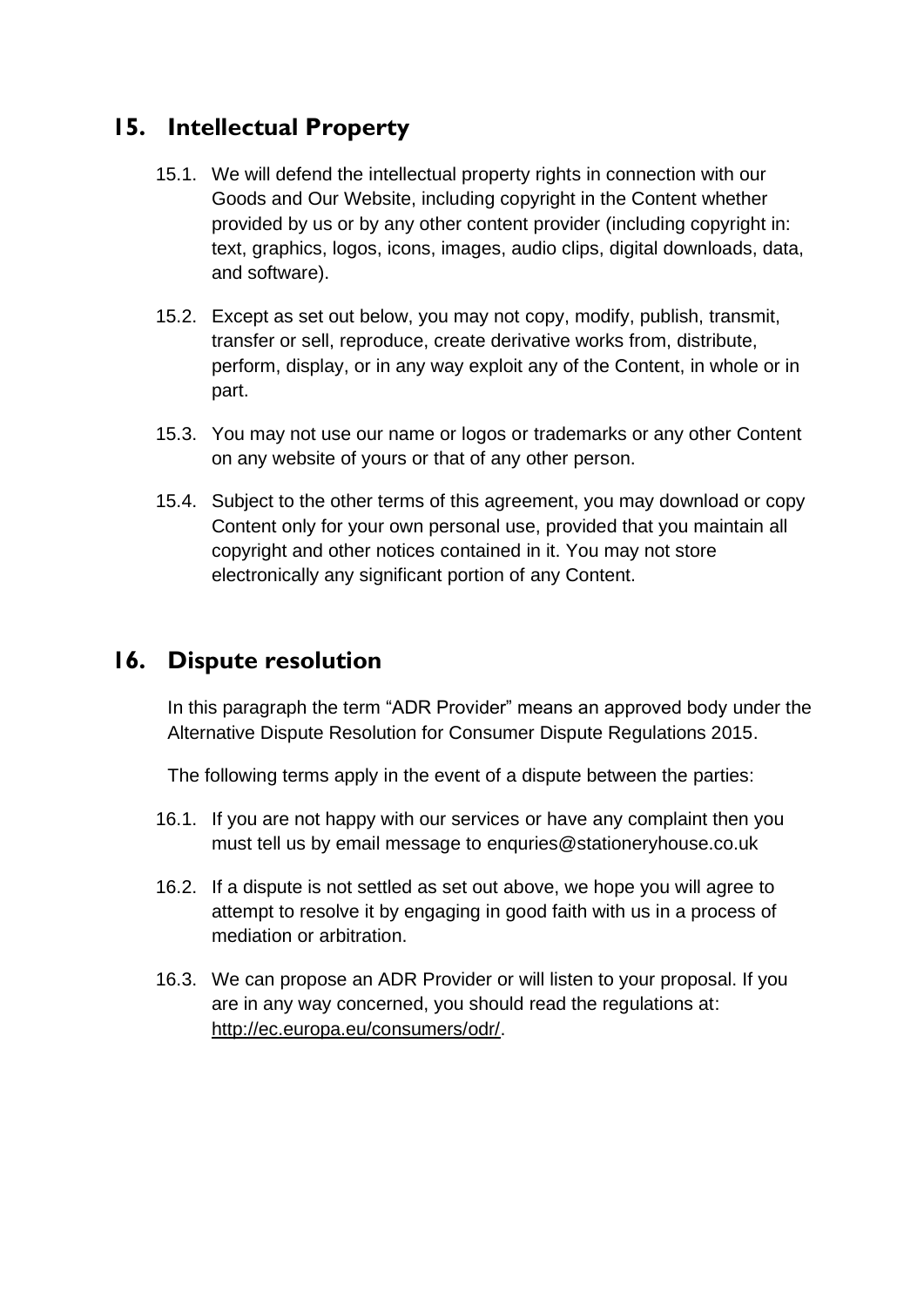#### **17. Miscellaneous matters**

- 17.1. When we communicate with you we do so by email or telephone. You agree that email and telephone communications are contractually binding in the same way as properly signed and dated paper sent by post.
- 17.2. Where we provide goods or services without specific charge to you, then it (or they) is deemed to be provided free of charge, and not to be associated with any other Goods for which a charge is made. Accordingly, there is neither contractual nor other obligation upon us in respect of those goods or that service.
- 17.3. If any term or provision of this agreement is at any time held by any jurisdiction to be void, invalid or unenforceable, then it shall be treated as changed or reduced, only to the extent minimally necessary to bring it within the laws of that jurisdiction and to prevent it from being void and it shall be binding in that changed or reduced form. Subject to that, each provision shall be interpreted as severable and shall not in any way affect any other of these terms.
- 17.4. The rights and obligations of the parties set out in this agreement shall pass to any permitted successor in title.
- 17.5. No failure or delay by any party to exercise any right, power or remedy will operate as a waiver of it nor indicate any intention to reduce that or any other right in the future.
- 17.6. Any communication to be served on either party by the other shall be delivered by hand or sent by first class post or recorded delivery or by email.

It shall be deemed to have been delivered:

if delivered by hand: on the day of delivery;

if sent by post to the correct address: within 72 hours of posting;

If sent by e-mail to the address from which the receiving party has last sent e-mail: within 24 hours if no notice of non-receipt has been received by the sender.

17.7. This agreement does not give any right to any third party under the Contracts (Rights of Third Parties) Act 1999 or otherwise.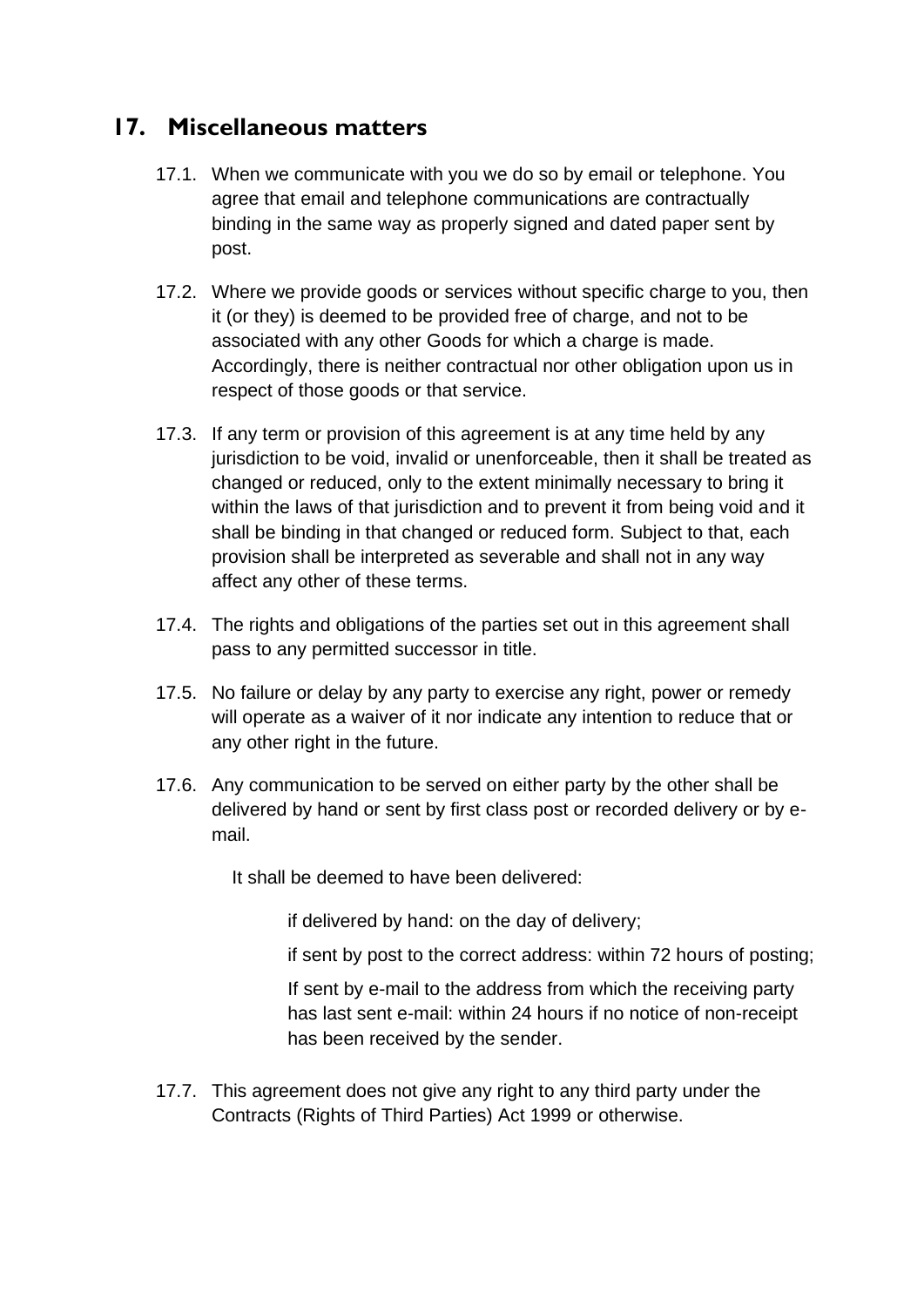- 17.8. Neither party shall be liable for any failure or delay in performance of this agreement which is caused by circumstances beyond his reasonable control, including any labour dispute between a party and its employees.
- 17.9. In the event of any conflict between any term of this agreement and the provisions of the articles of a limited company or any comparable document intended to regulate any other corporate or collective body, then the terms of this agreement shall prevail.
- 17.10. The validity, construction and performance of this agreement shall be governed by the laws of England and Wales and you agree that any dispute arising from it shall be litigated only in that country.

#### **Notice of right of cancellation: Right to Cancel and Model Cancellation Form**

#### **Information about your statutory right to cancel**

#### **Your right to cancel**

Under the Consumer Contracts (Information, Cancellation and Additional Charges) Regulations 2013, you have the right to cancel this contract within 14 days without giving any reason.

The cancellation period will expire 14 days after the contract was made. That means you can cancel before you have downloaded the product or we have delivered it to you.

#### **How to cancel**

To meet the cancellation deadline, it is enough for you to send your communication concerning your exercise of the right to cancel before the cancellation period has expired.

To exercise the right to cancel, you must inform us of your decision to cancel this contract by a clear statement, sent to us by post or e-mail.

You may use the attached model cancellation form, but you can use your own words as long as your intention is clear.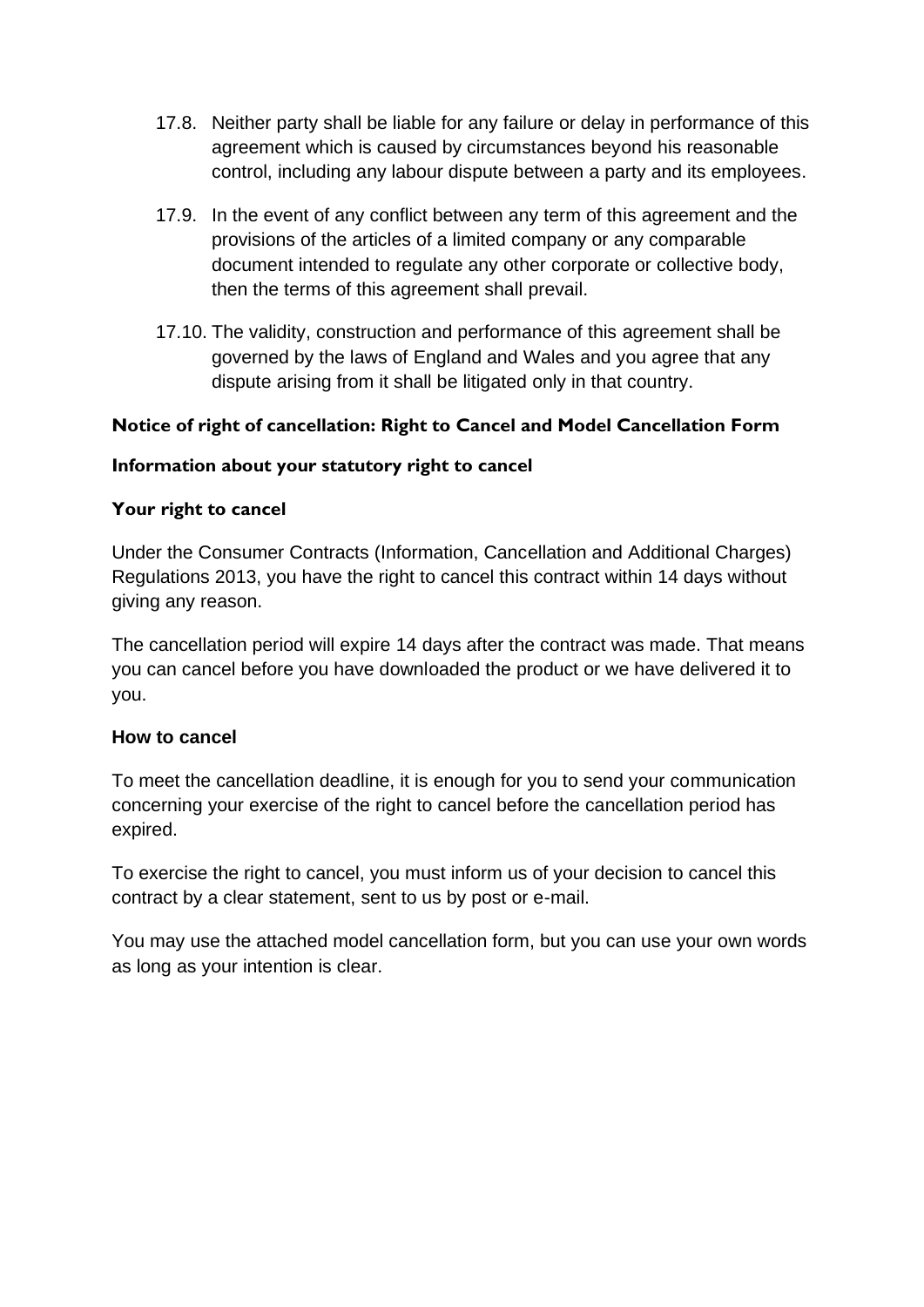## **Model cancellation form**

To Stationery House,

I/We hereby give notice that I/we cancel my/our contract of sale of the following products [enter details of goods and any order reference].

Ordered on [date] / received on [date],

Name: [enter name or names in which the order was made],

Address: [enter your address],

Signature: (only if this form is notified on paper)

Date: [date]